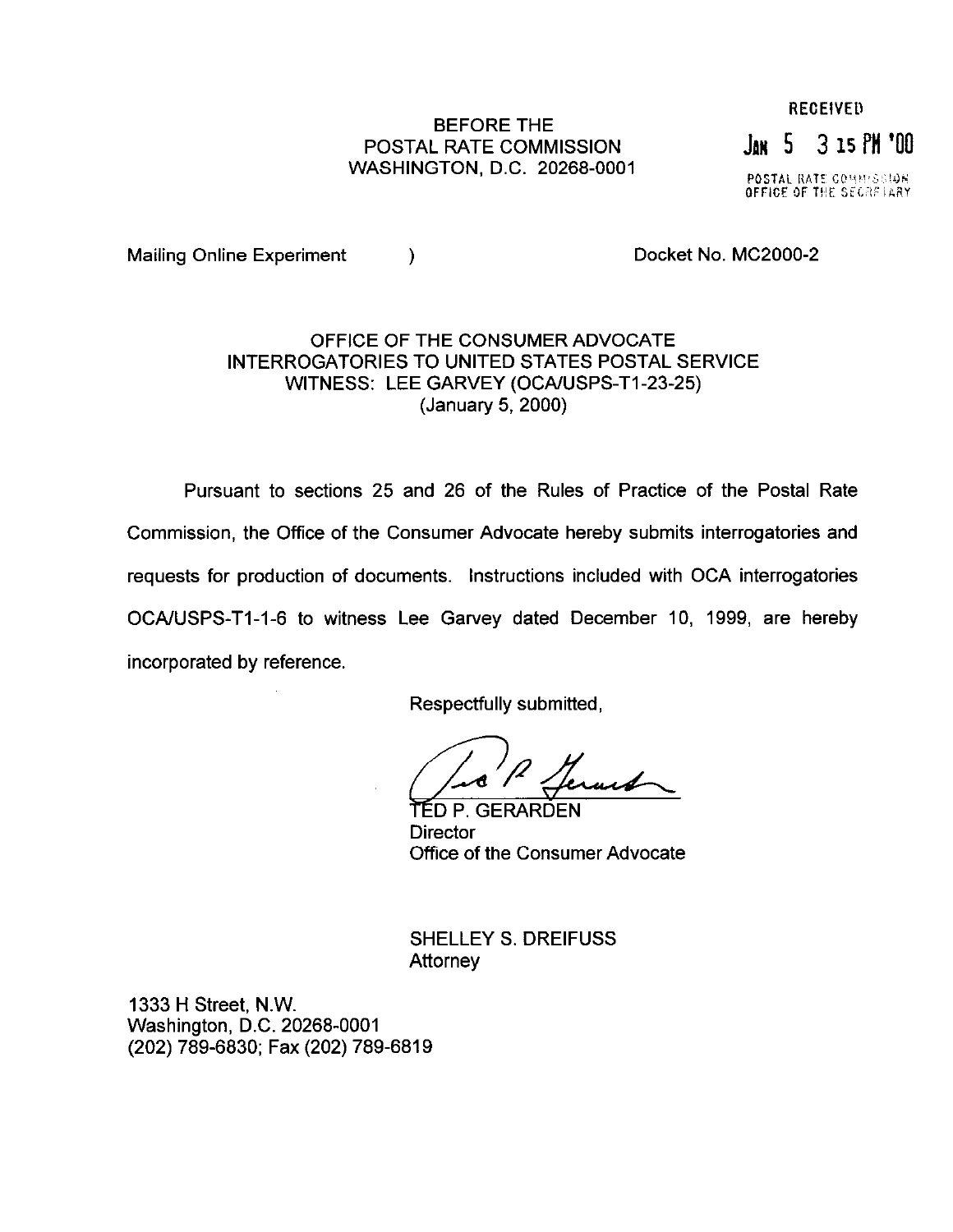OCA/USPS-T1-23. Please refer to your response to OCA/USPS-T1-7. As stated in the hypothetical posed in OCA/USPS-T1-7, the competitive hybrid mail service contracts with each of the 25 Postal Service print site operators to install another server identical to the Postal Service's server at each print site and the operator charges the same printing fees. The hypothetical also asks you to "assume that on the same day both the Postal Service and the competitive hybrid mail service transmit to the print site operator identical small-volume mailings (i.e., having the same volume below the threshold minimum, job-type characteristics, and page count) that cannot be batched."

Assume further that the competitive hybrid mail service takes advantage of the same "methods for driving out a variety of mail processing costs" as Mailing Online. These same methods include the fact that the competitive hybrid mail service "commingles respective customers' mail, checks and corrects address elements, generates automation compatible pieces, presorts to the greatest extent possible when truly large volumes are projected,  $\dots$  and (in conformity with the hypothetical) provides for a close cousin to destination entry" (by virtue of the competitive hybrid mail service's using all the same and only the same print sites as the Postal Service).

a. Please confirm the only difference between the two mailings would be the postage paid upon entry. That is, that all of the Postal Service's Mailing Online mailpieces would be charged the Automation Basic rate, while the mailpieces of the competitive hybrid mail service provider would be charged rates for which the mailpieces qualify (i.e., the single piece rate). If you do not confirm, please explain.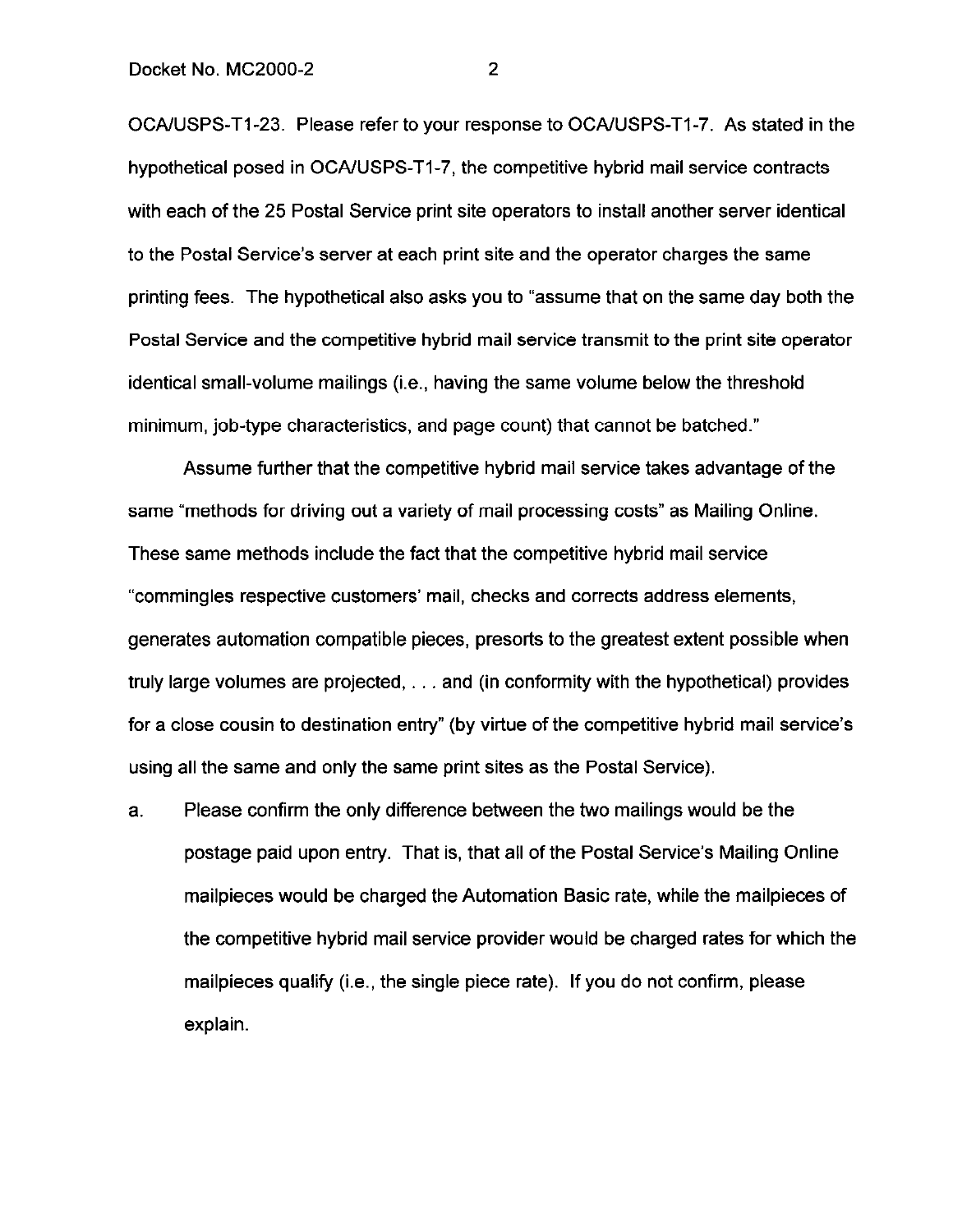- b. Please confirm that Mailing Online, as proposed by the Postal Service in this proceeding, is not based on or justified by any unit cost savings related to the automation compatibility, presortation and destination entry (i.e. "the Mailing Online server commingles respective customers' mail, checks and corrects address elements, generates automation compatible pieces, presorts to the greatest extent possible when truly large volumes are projected,  $\dots$  and  $\dots$ destination entry") of Mailing Online mailpieces. If you do not confirm, please explain and provide the unit cost savings for Mailing Online mailpieces related to automation compatibility, presortation and destination entry.
- C. Please confirm that when First-Class and Standard (A) Mailing Online automation compatible mailpieces are presented at the specified postal facilities where Mailing Online mailpieces will be entered, the requirements for acceptance will be the same as for other First-Class and Standard (A) automation compatible mailpieces presented for entry by all other mailers. If you do not confirm, please explain.

OCA/USPS-T1-24. Please refer to your response to OCA/USPS-T1-10, and your response to MASA/USPS-T1-4. Also, please refer to the attached table entitled "Table" Depicting Batching Capability of the Version 3 System Software During the Mailing Online Experiment." (Note: The electronic version of this table can be found in the Excel file "ocaatt24.xls.") Based upon your response to OCA/USPS-T1-10 and MASA/USPS-T1-4, please confirm that the table correctly depicts the batching capability of the Version 3 system software on the first day of the experiment. If you do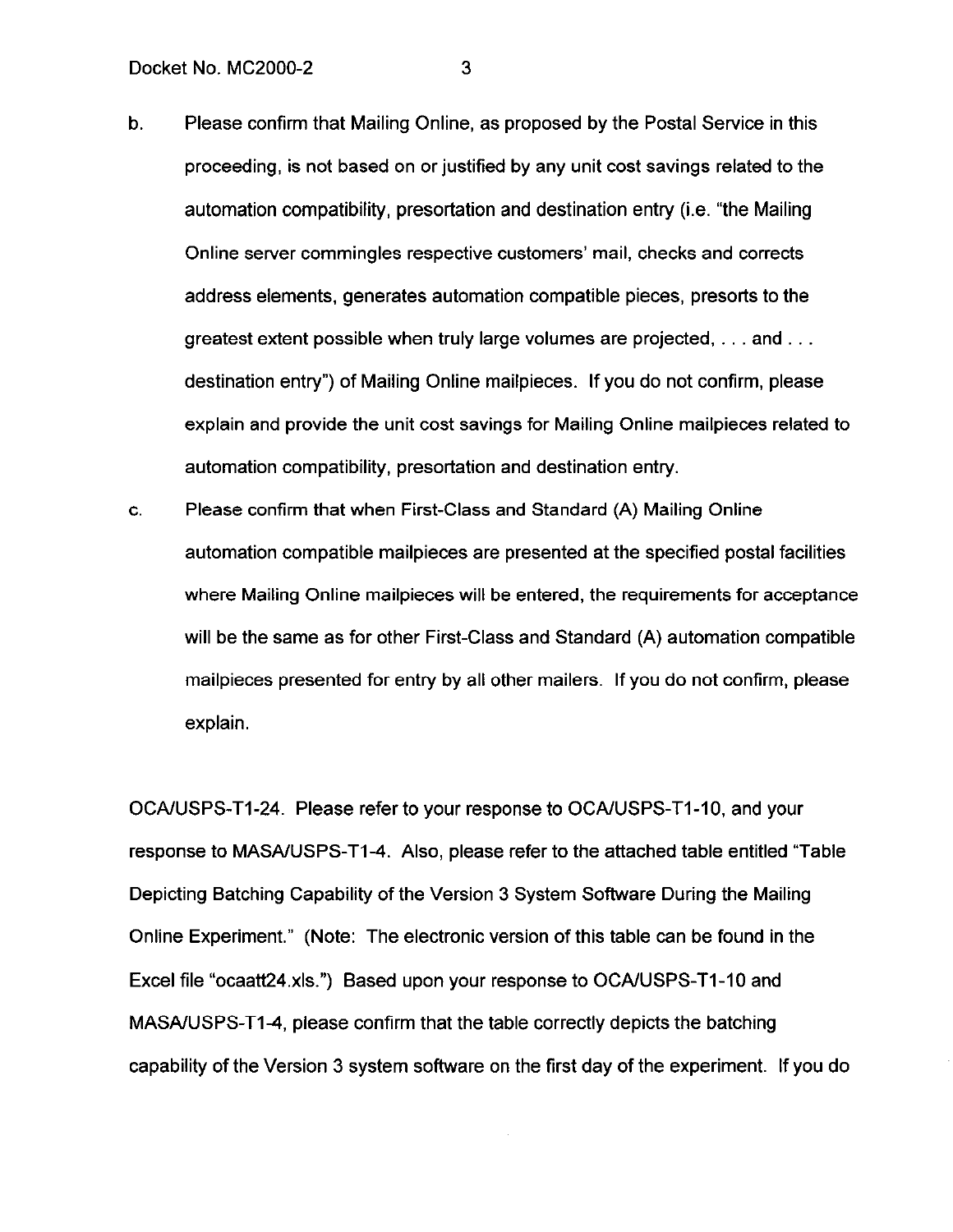not confirm, please correct the table. If there is a "No" in a cell, please provide the date during the experiment on which that batching capability will exist.

OCA/USPS-T1-25. Please refer to your response to OCA/USPS-T1-13(1).

- a. Please confirm that on the first day of the experiment, the Mailing Online system will have the capability to store permanently electronic copies of the mailing statements, Forms 3600 and 3602, and the USPS Qualification Reports.
- b. Please confirm that on the first day of the experiment, the Mailing Online system will, in fact, collect volume data in electronic form from the mailing statements, Forms 3600 and 3602, and the USPS Qualification Reports, and "store permanently" such data so as to permit the 1) association of the USPS Qualification Reports and the batch numbers of Mailing Online documents and 2) preparation of "look-up" tables for each job-type and page-count, by presort level.
- C. If you do not confirm parts a. or b. of this interrogatory, please explain.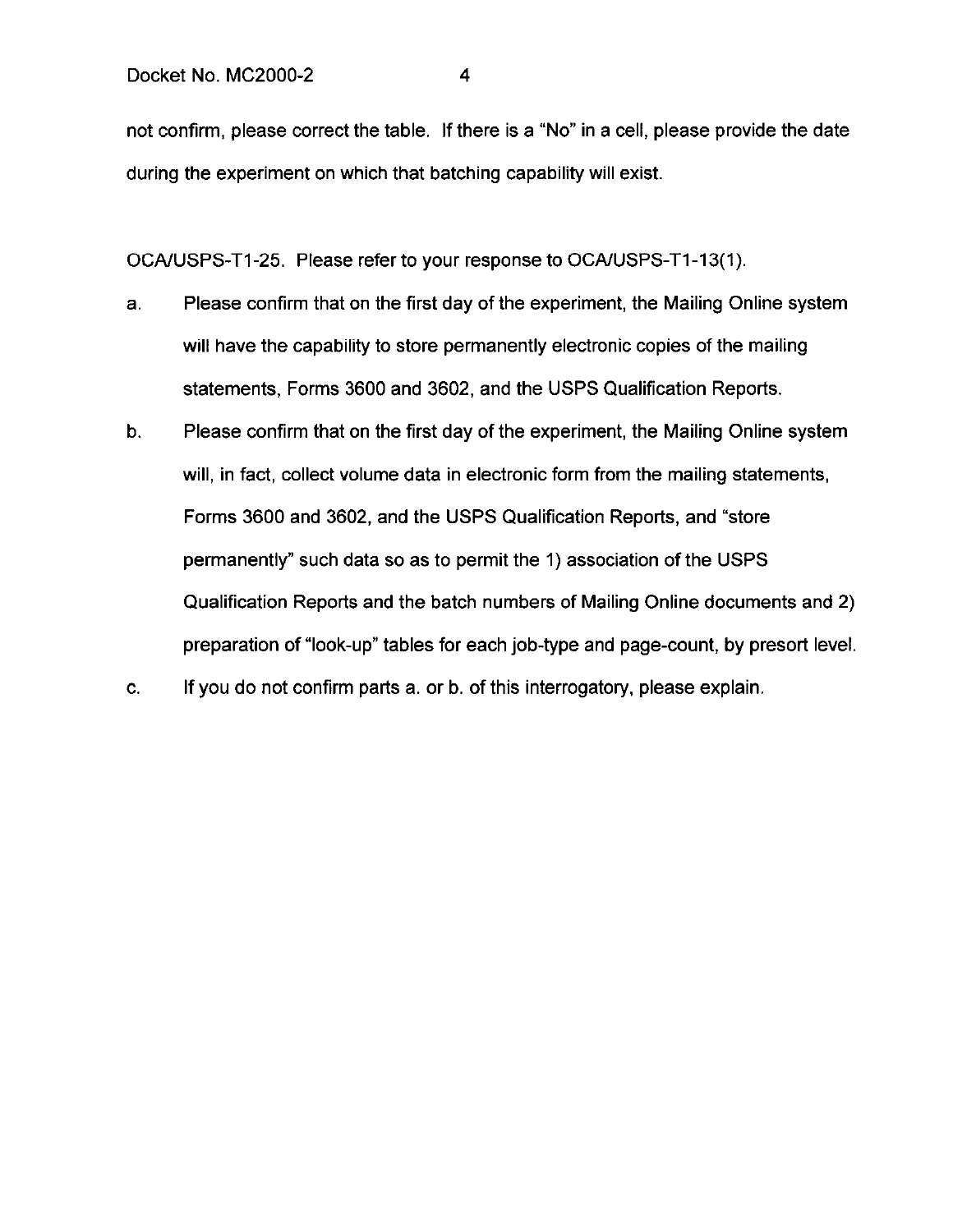## TABLE DEPICTING BATCHING CAPABILITY OF VERSION 3 SYSTEM SOFTWARE DURING THE MAILING ONLINE EXPERIMENT

|                |                  |                  | <b>FIRST-CLASS MAIL</b>           |                | <b>STANDARD (A) MAIL</b> |                          |
|----------------|------------------|------------------|-----------------------------------|----------------|--------------------------|--------------------------|
|                |                  | Page-            |                                   |                |                          |                          |
|                | Job-Type         | Count            | Merge Mail                        | Non-Merge Mail | Merge Mail               | Non-Merge Mail           |
|                | Same             | Same             | 10(a)(1)                          | 10(a)(2)       | $\overline{10(a)(1)}$    | 10(a)(2)                 |
|                |                  |                  | Yes                               | Yes            | <b>Yes</b>               | Yes                      |
|                | Same             | <b>Different</b> | 10(b)(1)                          | 10(b)(2)       | 10(b)(1)                 | 10(b)(2)                 |
|                |                  |                  | No                                | No             | No                       | <b>No</b>                |
|                | <b>Different</b> | Same             | 10(c)(1)                          | 10(c)(2)       | 10(c)(1)                 | 10(c)(2)                 |
|                |                  |                  | No                                | No             | <b>No</b>                | <b>No</b>                |
|                | <b>Different</b> | <b>Different</b> |                                   |                |                          |                          |
| <b>LETTER-</b> |                  |                  | No                                | <b>No</b>      | <b>No</b>                | <b>No</b>                |
| <b>SHAPED</b>  | Same             | Same             |                                   |                |                          |                          |
|                |                  |                  | Yes                               |                | Yes                      |                          |
|                | Same             | <b>Different</b> |                                   |                |                          |                          |
|                |                  |                  | <b>No</b>                         |                | No                       |                          |
|                | <b>Different</b> | Same             |                                   |                |                          |                          |
|                |                  |                  | <b>No</b>                         |                | No                       |                          |
|                | <b>Different</b> | <b>Different</b> |                                   |                |                          |                          |
|                | <b>Same</b>      | <b>Same</b>      | <b>No</b><br>10(d)(1)<br>10(d)(2) |                | No                       |                          |
|                |                  |                  | Yes                               | Yes            | 10(d)(1)<br>Yes          | $\sqrt{10(d)}(2)$<br>Yes |
|                | Same             | <b>Different</b> | $\sqrt{10(e)}(1)$                 | 10(e)(2)       | 10(e)(1)                 | 10(e)(2)                 |
|                |                  |                  | Yes                               | Yes            | Yes                      | Yes                      |
|                | <b>Different</b> | Same             | 10(f)(1)                          | 10(f)(2)       | 10(f)(1)                 | 10(f)(2)                 |
|                |                  |                  | <b>No</b>                         | No             | <b>No</b>                | <b>No</b>                |
|                | <b>Different</b> | <b>Different</b> |                                   |                |                          |                          |
| <b>FLAT-</b>   |                  |                  | <b>No</b>                         | No             | <b>No</b>                | <b>No</b>                |
| <b>SHAPED</b>  | Same             | Same             |                                   |                |                          |                          |
|                |                  |                  | Yes                               |                | Yes                      |                          |
|                | Same             | <b>Different</b> |                                   |                |                          |                          |
|                |                  |                  | Yes                               |                | Yes                      |                          |
|                | <b>Different</b> | Same             |                                   |                |                          |                          |
|                |                  |                  | <b>No</b>                         |                | No                       |                          |
|                | <b>Different</b> | Different        |                                   |                |                          |                          |
|                |                  |                  | No                                |                | No                       |                          |

(Note: The letters and numbers in parenthesis in each cell refer to the parts and subparts of OCA/USPS-T1-10.)